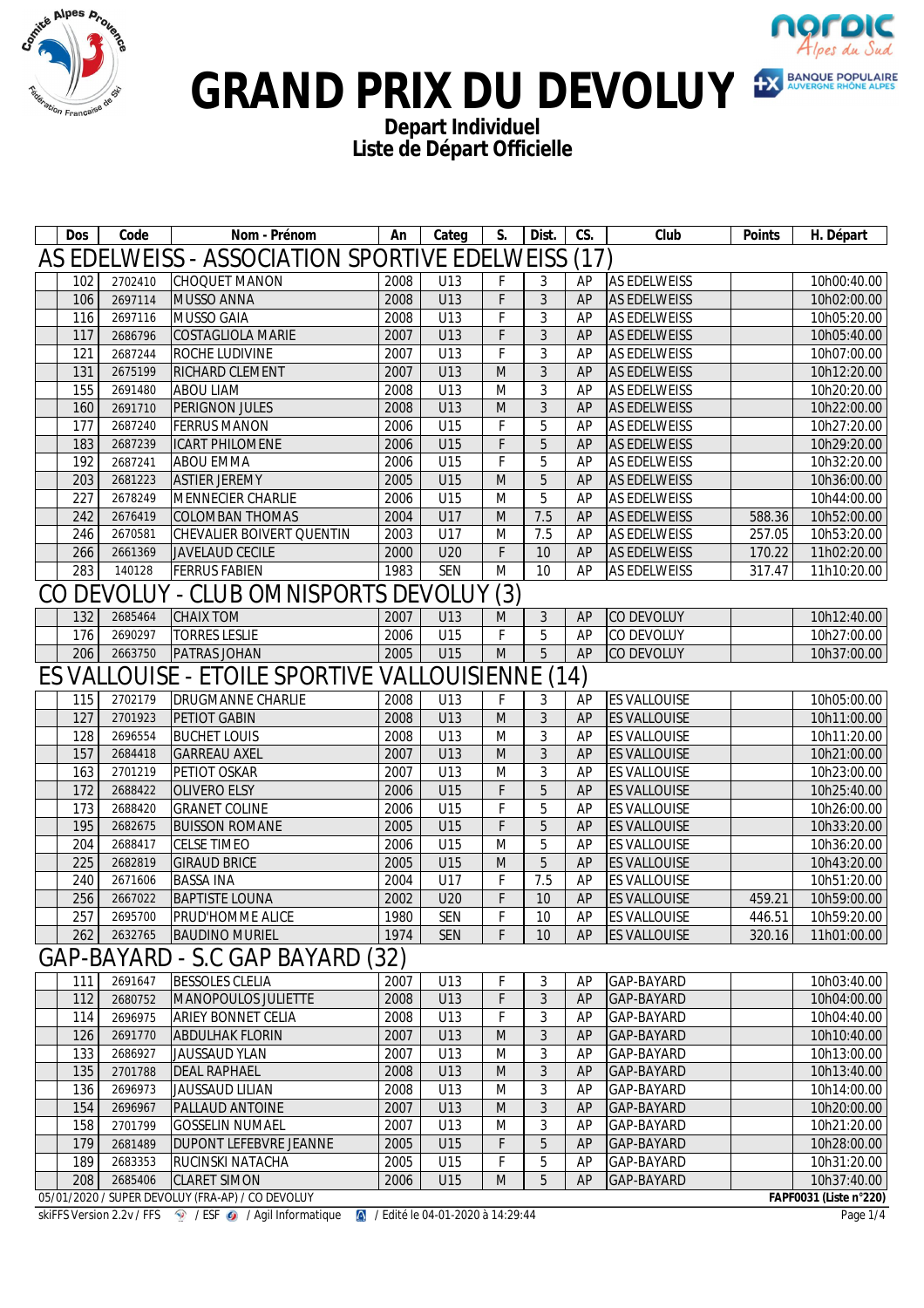# **GRAND PRIX DU DEVOLUY**

**Depart Individuel Liste de Départ Officielle**

|                                                        | <b>Dos</b> | Code               | Nom - Prénom                                          | An           | Categ      | S.             | Dist.          | CS.      | Club                         | <b>Points</b> | H. Départ                  |
|--------------------------------------------------------|------------|--------------------|-------------------------------------------------------|--------------|------------|----------------|----------------|----------|------------------------------|---------------|----------------------------|
|                                                        | 221        | 2696968            | <b>FIQUET GASPARD</b>                                 | 2005         | U15        | M              | 5              | AP       | GAP-BAYARD                   |               | 10h42:00.00                |
|                                                        | 236        | 2691656            | MERY VALENTINE                                        | 2004         | U17        | F              | 7.5            | AP       | GAP-BAYARD                   | 451.08        | 10h50:00.00                |
|                                                        | 238        | 2690974            | LADA CLEMENCE                                         | 2004         | U17        | F              | 7.5            | AP       | GAP-BAYARD                   | 341.82        | 10h50:40.00                |
|                                                        | 253        | 2167896            | <b>LAGARDE ODILE</b>                                  | 1953         | <b>SEN</b> | F              | 10             | AP       | GAP-BAYARD                   | 600.58        | 10h58:00.00                |
|                                                        | 261        | 2618100            | LAGARDE STEFFI                                        | 1993         | <b>SEN</b> | F              | 10             | AP       | GAP-BAYARD                   | 325.22        | 11h00:40.00                |
|                                                        | 264        | 2156110            | <b>CHAIX EMILIE</b>                                   | 1985         | <b>SEN</b> | F              | 10             | AP       | GAP-BAYARD                   | 186.10        | 11h01:40.00                |
|                                                        | 265        | 2656145            | CHAUVIN CHLOE                                         | 1999         | <b>SEN</b> | F              | 10             | AP       | GAP-BAYARD                   | 172.98        | 11h02:00.00                |
|                                                        | 271        | 2701814            | <b>SERRET DAMIEN</b>                                  | 1982         | <b>SEN</b> | M              | 10             | AP       | GAP-BAYARD                   |               | 11h06:20.00                |
|                                                        | 272        | 2685474            | <b>DELABELLE GILLES</b>                               | 1969         | <b>SEN</b> | M              | 10             | AP       | GAP-BAYARD                   |               | 11h06:40.00                |
|                                                        | 273        | 2349316            | <b>BAILLE AURELIEN</b>                                | 1988         | <b>SEN</b> | M              | 10             | AP       | GAP-BAYARD                   |               | 11h07:00.00                |
|                                                        | 274        | 2703257            | <b>GONSOLIN LOIC</b>                                  | 1993         | <b>SEN</b> | M              | 10             | AP       | GAP-BAYARD                   |               | 11h07:20.00                |
|                                                        | 276        | 2686265            | <b>ABDULHAK SYLVAIN</b>                               | 1977         | <b>SEN</b> | M              | 10             | AP       | GAP-BAYARD                   | 544.19        | 11h08:00.00                |
|                                                        | 280        | 2696970            | VINCENT CHAIX SAMUEL                                  | 1993         | <b>SEN</b> | M              | 10             | AP       | GAP-BAYARD                   | 389.77        | 11h09:20.00                |
|                                                        | 281        | 2655177            | <b>MARQUET CHRISTOPHE</b>                             | 1971         | <b>SEN</b> | M              | 10             | AP       | GAP-BAYARD                   | 352.21        | 11h09:40.00                |
|                                                        | 285        | 2691735            | <b>DIEUZY VICTOR</b>                                  | 2002         | U20        | M              | 10             | AP       | GAP-BAYARD                   | 265.59        | 11h11:00.00                |
|                                                        | 287        | 2678830            | MAHILLON TOM                                          | 2001         | U20        | M              | 10             | AP       | GAP-BAYARD                   | 238.88        | 11h11:40.00                |
|                                                        | 288        | 2675536            | <b>DELABELLE JULES</b>                                | 2002         | U20        | M              | 10             | AP       | GAP-BAYARD                   | 215.91        | 11h12:00.00                |
|                                                        | 291        | 2652265            | MAHILLON ROBIN                                        | 1999         | <b>SEN</b> | M              | 10             | AP       | GAP-BAYARD                   | 135.63        | 11h13:00.00                |
|                                                        | 293        | 2133409            | <b>FAIVRE BENJAMIN</b>                                | 1987         | <b>SEN</b> | M              | 10             | AP       | GAP-BAYARD                   | 75.92         | 11h13:40.00                |
|                                                        | 295        | 2663579            | MONTEIRO OLIVIER                                      | 2000         | U20        | M              | 10             | AP       | GAP-BAYARD                   | 32.95         | 11h14:20.00                |
|                                                        |            |                    | LES TROLLS - LES TROLLS SKI NORDIQUE ASSOCIAT (9)     |              |            |                |                |          |                              |               |                            |
|                                                        | 113        | 2692666            | LEMARIE LIV                                           | 2007         | U13        | F              | 3              | AP       | <b>LES TROLLS</b>            |               | 10h04:20.00                |
|                                                        | 122        | 2684257            | <b>ANDRILLON GASPARD</b>                              | 2007         | U13        | M              | 3              | AP       | <b>LES TROLLS</b>            |               | 10h09:20.00                |
|                                                        | 125        | 2678184            | <b>GRENOUILLET TRISTAN</b>                            | 2008         | U13        | M              | 3              | AP       | <b>LES TROLLS</b>            |               | 10h10:20.00                |
|                                                        | 129        | 2697155            | PAILLARD JULIAN                                       | 2008         | U13        | M              | 3              | AP       | <b>LES TROLLS</b>            |               | 10h11:40.00                |
|                                                        | 137        | 2696566            | VASSEL MARTIN                                         | 2008         | U13        | M              | 3              | AP       | <b>LES TROLLS</b>            |               | 10h14:20.00                |
|                                                        | 156        | 2684258            | <b>ANDRILLON JOSEPH</b>                               | 2008         | U13        | M              | 3              | AP       | <b>LES TROLLS</b>            |               | 10h20:40.00                |
|                                                        | 164        | 2692669            | JOUANNEAU THELLIER TITOUAN                            | 2007         | U13        | M              | 3              | AP       | <b>LES TROLLS</b>            |               | 10h23:20.00                |
|                                                        | 190        | 2673598            | COLLET LEA                                            | 2005         | U15        | F              | 5              | AP       | <b>LES TROLLS</b>            |               | 10h31:40.00                |
|                                                        | 193        | 2683414            | VASSEL LOU ANN                                        | 2005         | U15        | F              | 5              | AP       | <b>LES TROLLS</b>            |               | 10h32:40.00                |
| MTGVE V.CLAR - SKI CLUB MONTGENEVRE VAL CLAREE<br>(20) |            |                    |                                                       |              |            |                |                |          |                              |               |                            |
|                                                        |            |                    |                                                       |              |            |                |                |          |                              |               |                            |
|                                                        | 105        | 2692105            | <b>PRIGENT JULIANE</b>                                | 2007         | U13        | F              | 3              | AP       | <b>MTGVE V.CLAR</b>          |               | 10h01:40.00                |
|                                                        | 134        | 2678751            | POINSONNET MAHE                                       | 2007         | U13        | M              | 3              | AP       | MTGVE V.CLAR                 |               | 10h13:20.00                |
|                                                        | 141<br>161 | 2689302<br>2703517 | NOUGARET GREGORY<br><b>BECLAIR FAULLUMMEL YOLSHAN</b> | 2008<br>2008 | U13<br>U13 | M<br>M         | 3<br>3         | AP<br>AP | MTGVE V.CLAR<br>MTGVE V.CLAR |               | 10h15:40.00<br>10h22:20.00 |
|                                                        |            |                    |                                                       |              |            | F              | 5              |          |                              |               |                            |
|                                                        | 171<br>180 | 2681766<br>2703515 | <b>DUPORT ANAELLE</b><br>JONNARD MILLA                | 2005<br>2005 | U15<br>U15 | $\overline{F}$ | $\overline{5}$ | AP<br>AP | MTGVE V.CLAR<br>MTGVE V.CLAR |               | 10h25:20.00<br>10h28:20.00 |
|                                                        | 188        | 2687642            | SOULIER CLOE                                          | 2006         | U15        | F              | 5              | AP       | MTGVE V.CLAR                 |               |                            |
|                                                        |            | 2703513            |                                                       |              |            |                | 5              | AP       |                              |               | 10h31:00.00                |
|                                                        | 207        |                    | <b>PORTE GABRIEL</b>                                  | 2006         | U15        | M              |                |          | MTGVE V.CLAR                 |               | 10h37:20.00<br>10h38:40.00 |
|                                                        | 211        | 2665736<br>2674944 | SANSONNE NINO<br>POINSONNET PABLO                     | 2005         | U15        | M              | 5<br>5         | AP       | MTGVE V.CLAR                 |               |                            |
|                                                        | 214<br>218 |                    |                                                       | 2005         | U15<br>U15 | M              | 5              | AP       | MTGVE V.CLAR                 |               | 10h39:40.00<br>10h41:00.00 |
|                                                        | 222        | 2687635<br>2687638 | <b>ARNAUD NOE</b><br><b>BENE VICTOR</b>               | 2006<br>2006 | U15        | M<br>M         | 5              | AP<br>AP | MTGVE V.CLAR<br>MTGVE V.CLAR |               | 10h42:20.00                |
|                                                        |            | 2671003            |                                                       |              |            |                |                |          |                              |               |                            |
|                                                        | 235        |                    | MEYER NIMA                                            | 2003         | U17        | F              | 7.5            | AP       | MTGVE V.CLAR                 |               | 10h49:40.00                |
|                                                        | 239        | 2671004<br>2695848 | <b>PROCHET ALICE</b>                                  | 2003         | U17        | F              | 7.5            | AP       | MTGVE V.CLAR                 | 266.42        | 10h51:00.00<br>10h52:20.00 |
|                                                        | 243        |                    | <b>EL FAZANI SOFIANE</b>                              | 2004         | U17        | M              | 7.5<br>7.5     | AP       | MTGVE V.CLAR                 |               |                            |
|                                                        | 244        | 2674021            | MOLINATTI TRISTAN                                     | 2004         | U17        | M              |                | AP       | MTGVE V.CLAR                 |               | 10h52:40.00                |
|                                                        | 260        | 2699639            | <b>BELIN MATHILDE</b>                                 | 1991         | <b>SEN</b> | F              | 10             | AP       | MTGVE V.CLAR                 | 327.38        | 11h00:20.00                |
|                                                        | 263        | 2680145            | <b>MEYER MIRIAM</b>                                   | 1976         | SEN        | F              | 10             | AP       | MTGVE V.CLAR                 | 286.50        | 11h01:20.00                |
|                                                        | 279        | 2663627            | <b>ARNAUD LUDOVIC</b>                                 | 1973         | <b>SEN</b> | M              | 10             | AP       | MTGVE V.CLAR                 | 481.30        | 11h09:00.00                |
|                                                        | 294        | 2661676            | <b>SERRA ELIOT</b>                                    | 2001         | U20        | M              | 10             | AP       | MTGVE V.CLAR                 | 67.62         | 11h14:00.00                |

05/01/2020 / SUPER DEVOLUY (FRA-AP) / CO DEVOLUY **FAPF0031 (Liste n°220)**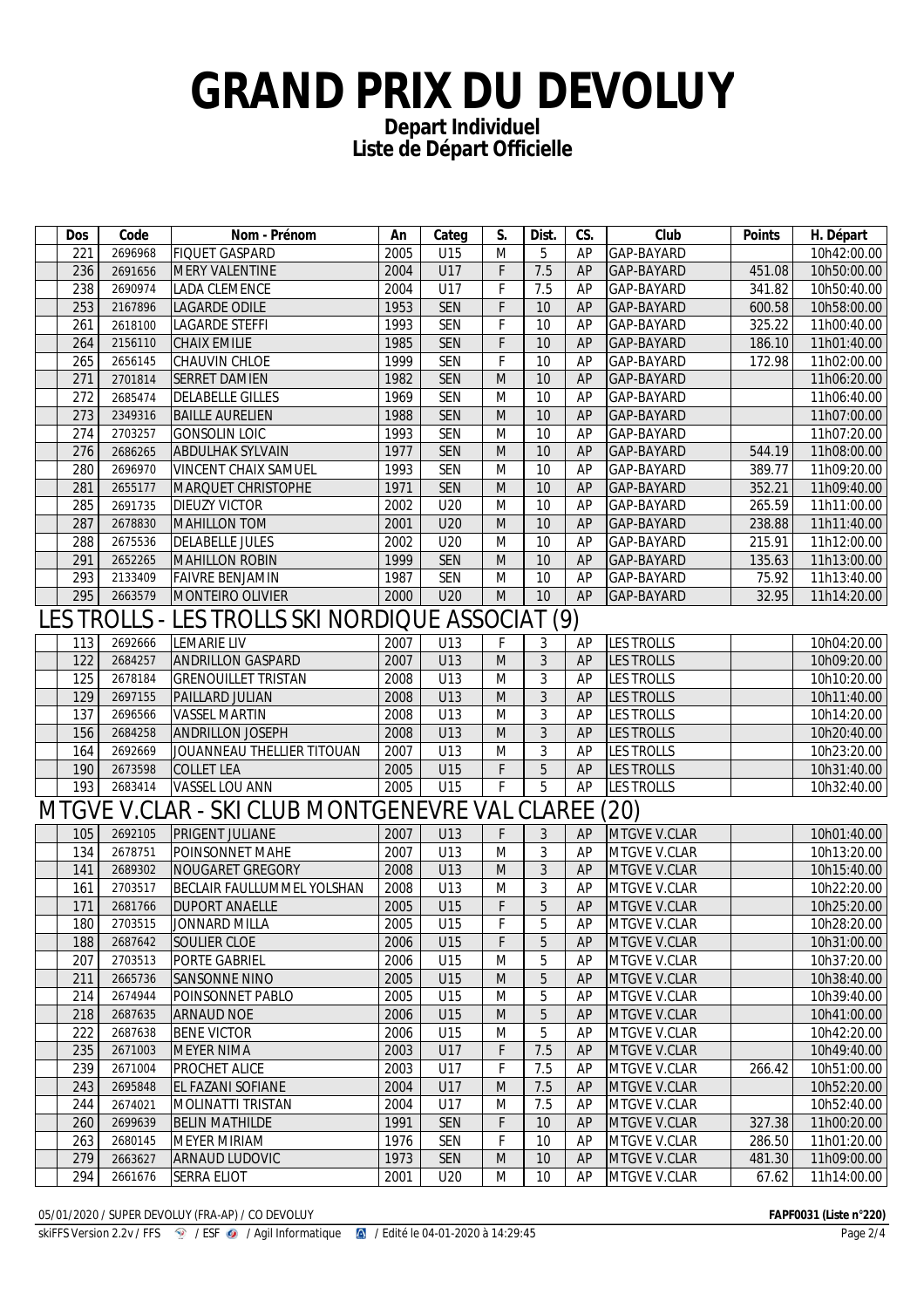### **GRAND PRIX DU DEVOLUY**

**Depart Individuel Liste de Départ Officielle**

#### ORRES EMBRUN - S.C LES ORRES CREVOUX EMBRUN (35)

| 104 | 2694103 | <b>ANCEL ROMANE</b>                       | 2007 | U13        | F                                                                                                          | 3    | AP | <b>ORRES EMBRUN</b> |        | 10h01:20.00 |
|-----|---------|-------------------------------------------|------|------------|------------------------------------------------------------------------------------------------------------|------|----|---------------------|--------|-------------|
| 118 | 2697306 | <b>DEMOR MARIE</b>                        | 2007 | U13        | F                                                                                                          | 3    | AP | <b>ORRES EMBRUN</b> |        | 10h06:00.00 |
| 120 | 2694519 | <b>BERTRAND ANGELE</b>                    | 2007 | U13        | F                                                                                                          | 3    | AP | <b>ORRES EMBRUN</b> |        | 10h06:40.00 |
| 123 | 2697307 | <b>VELAY ISMAEL</b>                       | 2008 | U13        | M                                                                                                          | 3    | AP | <b>ORRES EMBRUN</b> |        | 10h09:40.00 |
| 124 | 2700478 | <b>PUTOTO ENZO</b>                        | 2008 | U13        | M                                                                                                          | 3    | AP | <b>ORRES EMBRUN</b> |        | 10h10:00.00 |
| 138 | 2691486 | <b>CASSIA BAPTISTE</b>                    | 2007 | U13        | M                                                                                                          | 3    | AP | <b>ORRES EMBRUN</b> |        | 10h14:40.00 |
| 142 | 2699227 | <b>VENNERI AIME</b>                       | 2008 | U13        | $\mathsf{M}% _{T}=\mathsf{M}_{T}\!\left( a,b\right) ,\ \mathsf{M}_{T}=\mathsf{M}_{T}\!\left( a,b\right) ,$ | 3    | AP | <b>ORRES EMBRUN</b> |        | 10h16:00.00 |
| 143 | 2691469 | <b>CHAPUIS LAURIC</b>                     | 2007 | U13        | M                                                                                                          | 3    | AP | ORRES EMBRUN        |        | 10h16:20.00 |
| 144 | 2702878 | <b>LESNE HUGO</b>                         | 2008 | U13        | M                                                                                                          | 3    | AP | <b>ORRES EMBRUN</b> |        | 10h16:40.00 |
| 145 | 2700477 | <b>JACONELLI NILS</b>                     | 2008 | U13        | M                                                                                                          | 3    | AP | <b>ORRES EMBRUN</b> |        | 10h17:00.00 |
| 152 | 2676189 | <b>WILLIAMS IVAN</b>                      | 2007 | U13        | M                                                                                                          | 3    | AP | <b>ORRES EMBRUN</b> |        | 10h19:20.00 |
| 159 | 2691498 | <b>BERNARD LUIS</b>                       | 2007 | U13        | M                                                                                                          | 3    | AP | ORRES EMBRUN        |        | 10h21:40.00 |
| 178 | 2676185 | COULOUMY CAMILLE                          | 2006 | U15        | F                                                                                                          | 5    | AP | ORRES EMBRUN        |        | 10h27:40.00 |
| 194 | 2686458 | <b>HAQUIN LOLA</b>                        | 2006 | U15        | F                                                                                                          | 5    | AP | <b>ORRES EMBRUN</b> |        | 10h33:00.00 |
| 196 | 2687995 | SAILLANT MANON                            | 2006 | U15        | F                                                                                                          | 5    | AP | <b>ORRES EMBRUN</b> |        | 10h33:40.00 |
| 201 | 2684439 | <b>AZABANT REMY</b>                       | 2005 | U15        | M                                                                                                          | 5    | AP | <b>ORRES EMBRUN</b> |        | 10h35:20.00 |
| 202 | 2681632 | <b>CHAPUIS MILO</b>                       | 2005 | U15        | M                                                                                                          | 5    | AP | <b>ORRES EMBRUN</b> |        | 10h35:40.00 |
| 205 | 2694104 | <b>BOUNOUS ELIOT</b>                      | 2006 | U15        | M                                                                                                          | 5    | AP | ORRES EMBRUN        |        | 10h36:40.00 |
| 210 | 2681629 | <b>TURENNE MATTEO</b>                     | 2005 | U15        | M                                                                                                          | 5    | AP | <b>ORRES EMBRUN</b> |        | 10h38:20.00 |
| 212 | 2691492 | LOMBARD VALENTIN                          | 2006 | U15        | M                                                                                                          | 5    | AP | <b>ORRES EMBRUN</b> |        | 10h39:00.00 |
| 213 | 2686452 | <b>ANCEL THEO</b>                         | 2006 | U15        | M                                                                                                          | 5    | AP | <b>ORRES EMBRUN</b> |        | 10h39:20.00 |
| 220 | 2690192 | ROCHAS NINO                               | 2006 | U15        | M                                                                                                          | 5    | AP | <b>ORRES EMBRUN</b> |        | 10h41:40.00 |
| 224 | 2681611 | MERAND THIBAULT                           | 2005 | U15        | $\mathsf{M}% _{T}=\mathsf{M}_{T}\!\left( a,b\right) ,\ \mathsf{M}_{T}=\mathsf{M}_{T}\!\left( a,b\right) ,$ | 5    | AP | <b>ORRES EMBRUN</b> |        | 10h43:00.00 |
| 231 | 2694100 | <b>BAILLON ALBANE</b>                     | 2004 | U17        | F                                                                                                          | 7.5  | AP | <b>ORRES EMBRUN</b> |        | 10h48:20.00 |
| 233 | 2699880 | <b>BAILLET ELIETTE</b>                    | 2003 | U17        | F                                                                                                          | 7.5  | AP | <b>ORRES EMBRUN</b> |        | 10h49:00.00 |
| 241 | 2664336 | PRONO CLARA                               | 2003 | U17        | F                                                                                                          | 7.5  | AP | <b>ORRES EMBRUN</b> | 195.77 | 10h51:40.00 |
| 245 | 2671835 | <b>GARIN JOSEPH</b>                       | 2003 | U17        | M                                                                                                          | 7.5  | AP | <b>ORRES EMBRUN</b> | 915.81 | 10h53:00.00 |
| 255 | 2647938 | <b>SILVE LOUNA</b>                        | 2002 | U20        | F                                                                                                          | 10   | AP | ORRES EMBRUN        | 467.96 | 10h58:40.00 |
| 258 | 2694064 | <b>LAGIER NATHALIE</b>                    | 1984 | <b>SEN</b> | F                                                                                                          | 10   | AP | <b>ORRES EMBRUN</b> | 345.05 | 10h59:40.00 |
| 275 | 2694061 | KOT JEAN FRANCOIS                         | 1972 | <b>SEN</b> | M                                                                                                          | 10   | AP | ORRES EMBRUN        | 638.86 | 11h07:40.00 |
| 282 | 2649142 | SAILLANT HUGO                             | 2000 | U20        | M                                                                                                          | 10   | AP | <b>ORRES EMBRUN</b> | 326.56 | 11h10:00.00 |
| 286 | 2647584 | <b>HENRY PAUL</b>                         | 1998 | <b>SEN</b> | M                                                                                                          | 10   | AP | <b>ORRES EMBRUN</b> | 241.89 | 11h11:20.00 |
| 289 | 2662304 | <b>FONTAINE ELI</b>                       | 2002 | U20        | M                                                                                                          | 10   | AP | <b>ORRES EMBRUN</b> | 185.81 | 11h12:20.00 |
| 290 | 2646389 | QUERE CEDRIC                              | 1998 | <b>SEN</b> | M                                                                                                          | 10   | AP | ORRES EMBRUN        | 136.52 | 11h12:40.00 |
| 292 | 2222912 | <b>KEMPF THOMAS</b>                       | 1989 | <b>SEN</b> | M                                                                                                          | 10   | AP | <b>ORRES EMBRUN</b> | 128.35 | 11h13:20.00 |
|     |         | SAUZE BARCEL - GPE SKIEURS SAUZE BARCELON |      |            |                                                                                                            | (15) |    |                     |        |             |
| 107 | 2682679 | DONNADIEU MARIE                           | 2008 | U13        | F                                                                                                          | 3    | AP | <b>SAUZE BARCEL</b> |        | 10h02:20.00 |
| 130 | 2702222 | <b>TOUQUET ALEXIS</b>                     | 2008 | U13        | M                                                                                                          | 3    | AP | <b>SAUZE BARCEL</b> |        | 10h12:00.00 |
| 146 | 2702221 | <b>TOUQUET LOIC</b>                       | 2008 | U13        | M                                                                                                          | 3    | AP | <b>SAUZE BARCEL</b> |        | 10h17:20.00 |
| 150 | 2692030 | <b>THEVENET LEO</b>                       | 2007 | U13        | ${\sf M}$                                                                                                  | 3    | AP | <b>SAUZE BARCEL</b> |        | 10h18:40.00 |
| 153 | 2697085 | <b>ESTRAYER TRISTAN</b>                   | 2008 | U13        | M                                                                                                          | 3    | AP | <b>SAUZE BARCEL</b> |        | 10h19:40.00 |
| 162 | 2679402 | LAE CALIXTE                               | 2008 | U13        | M                                                                                                          | 3    | AP | SAUZE BARCEL        |        | 10h22:40.00 |
| 186 | 2688788 | ROUGON SVETLANA                           | 2005 | U15        | F                                                                                                          | 5    | AP | <b>SAUZE BARCEL</b> |        | 10h30:20.00 |
| 187 | 2688051 | PRIGENT MAIWEN                            | 2005 | U15        | F                                                                                                          | 5    | AP | <b>SAUZE BARCEL</b> |        | 10h30:40.00 |
| 209 | 2688048 | <b>AMMEUX PAUL</b>                        | 2005 | U15        | M                                                                                                          | 5    | AP | <b>SAUZE BARCEL</b> |        | 10h38:00.00 |
| 216 | 2677420 | <b>CROSE SIMON</b>                        | 2006 | U15        | M                                                                                                          | 5    | AP | <b>SAUZE BARCEL</b> |        | 10h40:20.00 |
| 217 | 2692882 | <b>BADOUR YOHANN</b>                      | 2005 | U15        | M                                                                                                          | 5    | AP | SAUZE BARCEL        |        | 10h40:40.00 |
| 223 | 2681876 | <b>GRATRAUD GUILHEM</b>                   | 2005 | U15        | ${\sf M}$                                                                                                  | 5    | AP | <b>SAUZE BARCEL</b> |        | 10h42:40.00 |
| 234 | 2669094 | <b>CROSE JEANNE</b>                       | 2003 | U17        | F                                                                                                          | 7.5  | AP | <b>SAUZE BARCEL</b> | 278.55 | 10h49:20.00 |
| 237 | 2676226 | THEVENET CAMILLE                          | 2003 | U17        | F                                                                                                          | 7.5  | AP | <b>SAUZE BARCEL</b> |        | 10h50:20.00 |
| 252 | 2671113 | <b>PRIGENT LEA</b>                        | 2002 | U20        | F                                                                                                          | 10   | AP | SAUZE BARCEL        |        | 10h57:40.00 |

05/01/2020 / SUPER DEVOLUY (FRA-AP) / CO DEVOLUY **FAPF0031 (Liste n°220)**